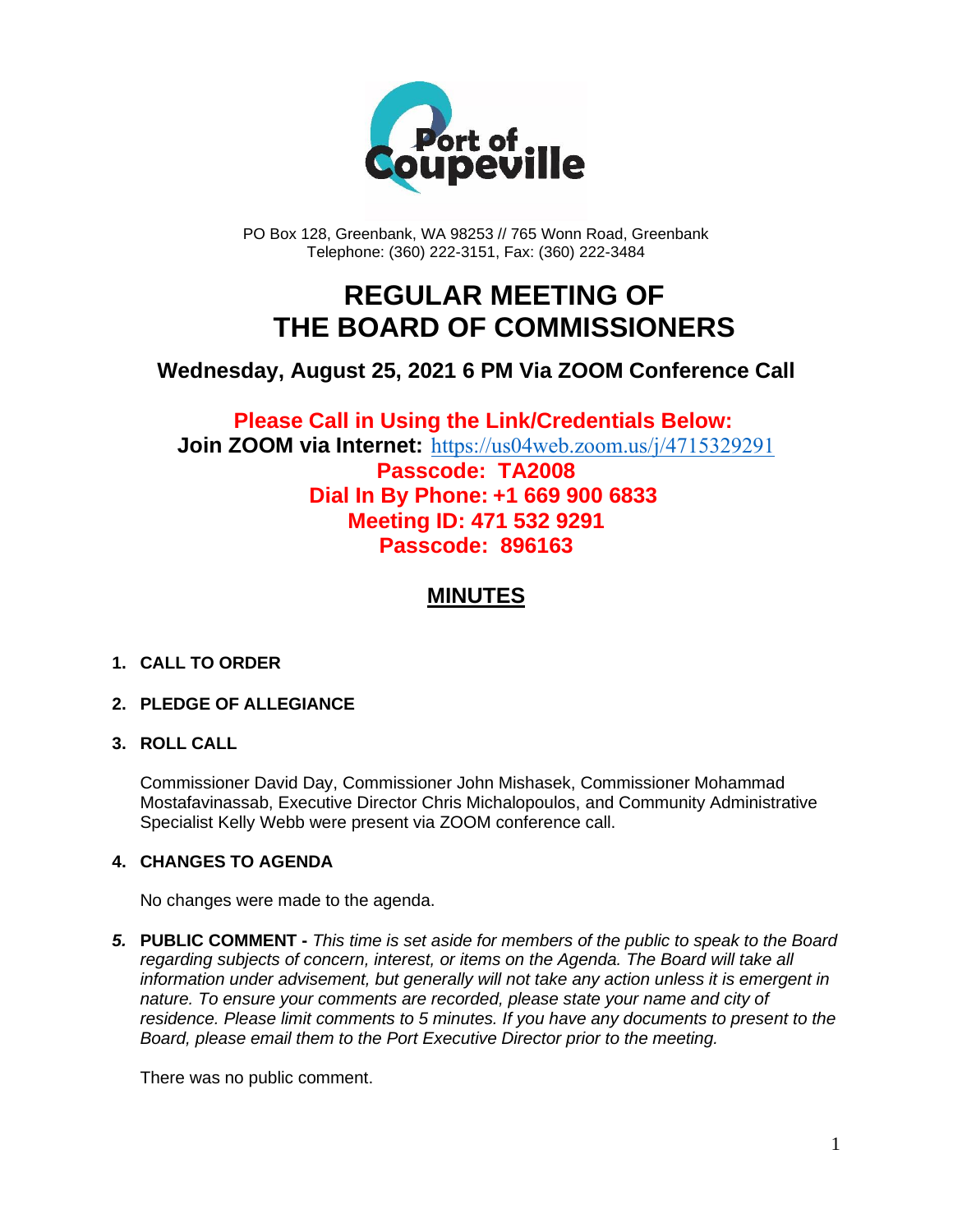#### **6. OLD BUSINESS**

#### **6.1 Discussion: Industrial Development District Update**

Executive Director Chris Michalopoulos provided an update on the public hearing scheduled for September 22, 7 PM. He was asked to confirm we can have two agenda items for one public hearing session.

#### **6.2 Discussion: Wharf Fire Suppression Project Update**

Executive Director Chris Michalopoulos gave an update on the wharf fire suppression system installation.

#### **6.3 Discussion: AJ Eisenberg Airport Update**

Commissioner John Mishasek discussed the results of a meeting with the Eisenberg family real estate agents. Commissioner David Day discussed his findings on the integrated airport status of AJ Eisenberg Airport and contacting entities who could help support the Port of Coupeville's needs if it were to pursue ownership.

#### **6.4 Discussion: Taxpayer Response to the 8/11/2021 Airport Presentation and**

Marianne Burr of Coupeville presented history, data and facts concerning the AJ Eisenberg Airport. She focused on the lack of water and septic for expansion, as well as the airport having a low rating for aviation preparedness.

#### **6.5 Staff Health Benefits**

Executive Director Chris Michalopoulos gave an update on the status of the Health Benefits application package through Costco Services.

#### **7. PUBLIC COMMENT**

There was no public comment.

#### **8. COMMISSIONER DISCUSSION**

There was no commissioner discussion.

#### **9. ADJOURN**

The meeting adjourned at 6:57 PM.







David Day John Mishasek Mohammad Mostafavinassab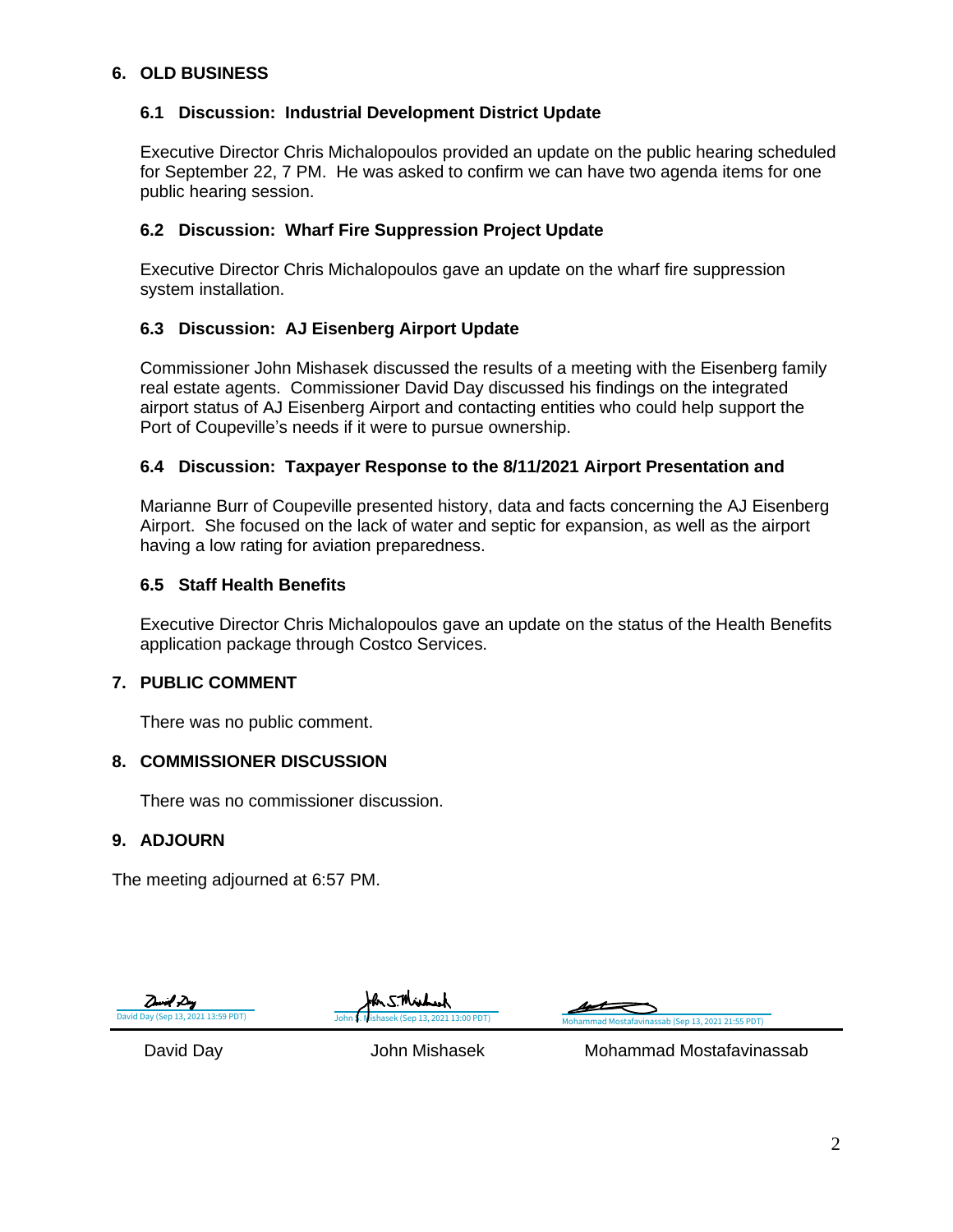#### **Next regular meeting: Wednesday, September 8, 2021, 10AM Via ZOOM Conference Call Please Call in or Participate Via the Link Below: Join ZOOM via Internet:** <https://us04web.zoom.us/j/4715329291> **Passcode: TA2008 Dial In By Phone: +1 669 900 6833 Meeting ID: 471 532 9291 Passcode: 896163**

**Posted to: Port of Coupeville Web Page -- www.portofcoupeville.org United States Post Office – Coupeville & Greenbank, Washington Whidbey News Times – [editor@whidbeynewsgroup.com](mailto:editor@whidbeynewsgroup.com) Town of Coupeville – [clerktreasurer@townofcoupeville.org](mailto:clerktreasurer@townofcoupeville.org)**

**9/1/2021/V1**